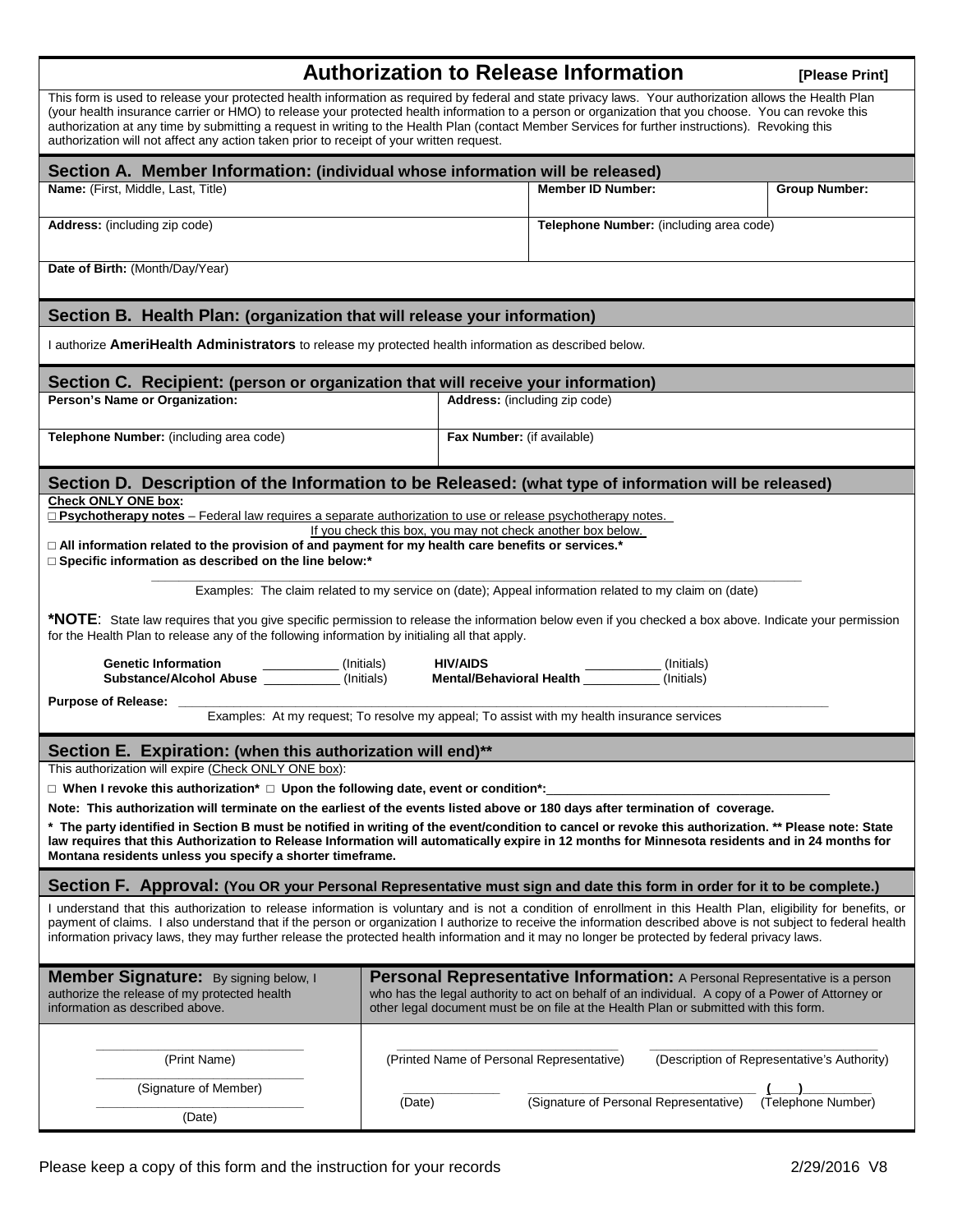## **Instructions - Authorization to Release Information**

This form is used for you or your Personal Representative to authorize the Health Plan to release your protected health information to another person or organization at your request.

"Protected health information," means individually identifiable health information. It is information about you, including your name, address and medical information and may relate to your past, present or future physical or mental health or condition. The Health Plan maintains information that may include eligibility, benefits, claims or payment information.

#### **Section A. Member Information: (individual whose information will be released)**

Print your complete name, member ID number, address, date-of-birth, telephone number, group number and social security number.

**Important:** Provide the Member ID Number located on the front of your Health Plan identification card. Be sure to include any letters in front of the identification number.

#### **Section B. Health Plan: (organization that will release your information)**

The Health Plan is your insurance carrier or HMO that maintains information about you. Print the name of your Health Plan on the line provided.

#### **Section C. Recipient: (person or organization that will receive your information)**

The recipient is a person or organization that you choose to receive your protected health information from the Health Plan. You must provide all of the contact information in order for the information to be released.

- Identify the person, family member or organization to receive your information.<br>Provide the contact information about the person, family member or organization
- Provide the contact information about the person, family member or organization to receive your information.

#### **Section D. Description of the Information to be Released: (what type of information will be released)**

You must indicate or describe the information to be released. **Check ONLY ONE box that best describes your request**. There are three choices. The first choice is **Psychotherapy Notes**. The second choice is **All Information**. The third choice is **Specific Information** that you must describe on the line provided. **CHECK ONLY ONE BOX.** 

#### **If this authorization is to release psychotherapy notes, the Health Plan cannot release any other information unless you complete another Authorization to Release Information form.**

- **Psychotherapy Notes** are notes recorded by a mental health professional documenting or analyzing the contents of a conversation during a private counseling session or a group, joint, or family counseling session. These notes are separated from the rest of the individual's medical record. **Psychotherapy notes cannot be combined with an authorization to release any other type of information.**
- **All Information.** If you check this box, the Health Plan may release all information related to the provision of a payment for your health care benefits or services. If someone is directly involved in coordinating your health care or benefits, you may want them to have access to all of your information.
- **Specific Information.** By checking this box, you indicate that you want only specific information to be released. Describe the specific information on the line provided.

**Purpose of Release.** Provide a brief description of the reason you want this information released. The statement, "At my request" is sufficient.

**IMPORTANT:** State law requires that you give specific permission to release certain health information. Your initials are required on each line in order for the Health Plan to release information for HIV/AIDS, Substance/Alcohol Abuse, Genetic information or Mental/Behavioral Health information.

#### **Section E. Expiration: (when this authorization will end)**

Print either an expiration date OR event, but not both. If an expiration event is used, the event must relate to the purpose of the release of information being authorized.

**\*\*Please note: State law requires that this Authorization to Release Information will automatically expire in 12 months for Minnesota residents and in 24 months for Montana residents unless you specify a shorter timeframe. If you are a resident of Minnesota or Montana and the expiration you indicate is greater than these time periods, the authorization will automatically expire as required by state law.**

#### **Section F. Approval:** (**You OR your Personal Representative must sign and date this form in order for it to be complete.)**

#### **Member Signature.**

If you are the individual whose information will be released, you must sign and date in this section.

Personal Representative Information. If you are the Personal Representative, the member's signature is not required. However, you must provide the requested information, signature and date. A copy of the legal authority, such as a Power of Attorney or other legal document, must be on file at the Health Plan or be submitted with this form.